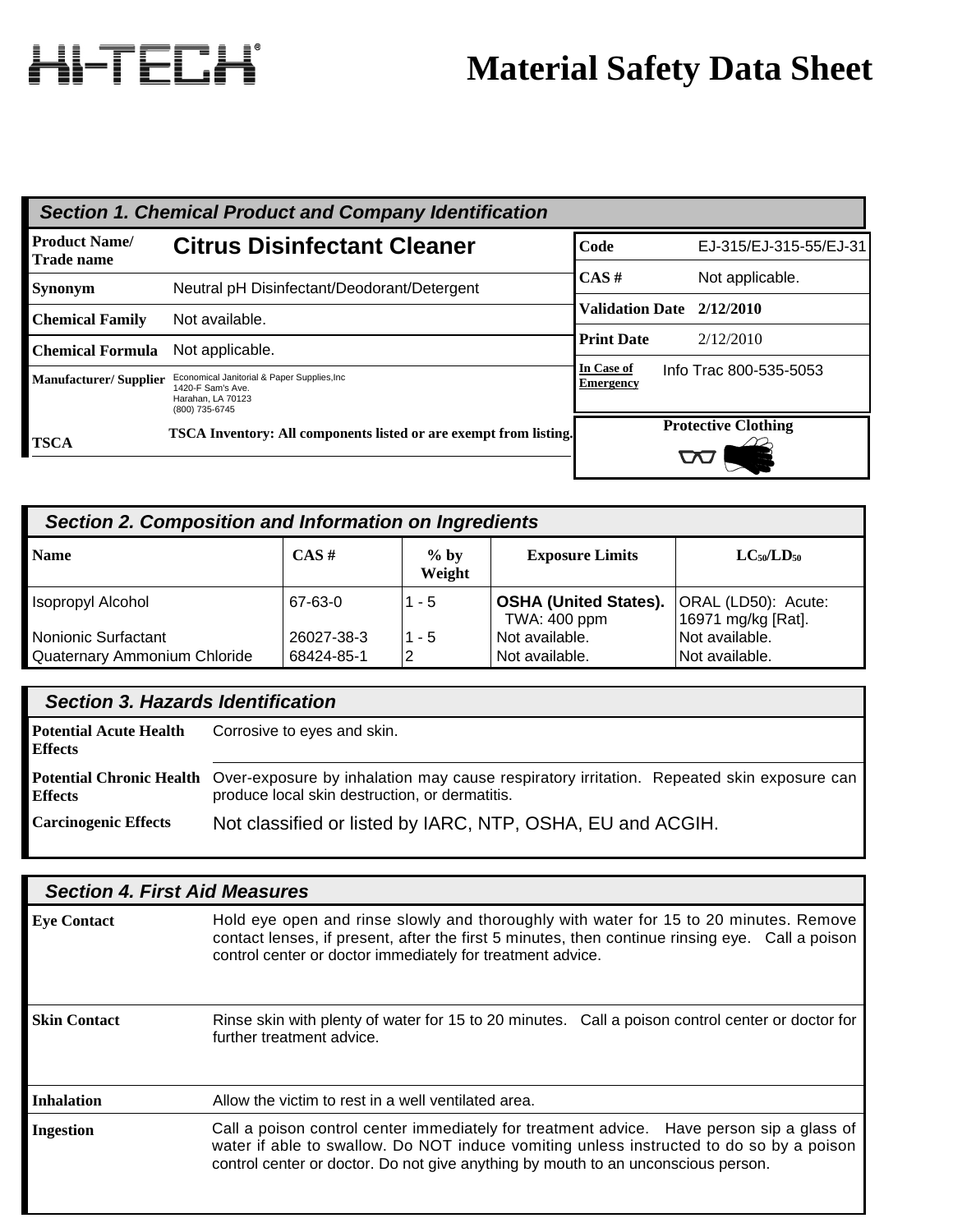| <b>Section 5. Fire Fighting Measures</b>              |     |
|-------------------------------------------------------|-----|
| <b>Products of Combustion</b> Not available.          |     |
| <b>Fire Fighting Media</b><br>and Instructions        | N/A |
| <b>Special Remarks on Fire N/A</b><br><b>Hazards</b>  |     |
| <b>Special Remarks on</b><br><b>Explosion Hazards</b> | N/A |

|                                                               | <b>Section 6. Accidental Release Measures</b>                                                                                                          |
|---------------------------------------------------------------|--------------------------------------------------------------------------------------------------------------------------------------------------------|
| <b>Small Spill and Leak</b>                                   | Safety glasses recommended.                                                                                                                            |
| <b>Large Spill and Leak</b>                                   | Absorb with an inert material and put the spilled material in an appropriate waste disposal.                                                           |
| <b>Personal Protection in</b><br><b>Case of a Large Spill</b> | Splash goggles. Full suit. Boots. Gloves. Suggested protective clothing might not be<br>sufficient; consult a specialist BEFORE handling this product. |

| <b>Section 7. Handling and Storage</b> |                                                                                  |
|----------------------------------------|----------------------------------------------------------------------------------|
| <b>Precautions</b>                     | After handling, always wash hands thoroughly with soap and water.                |
| Incompatibility                        | None known.                                                                      |
| <b>Storage</b>                         | Keep out of the reach of children. Not for use or storage in or around the home. |

### *Section 8. Exposure Controls/Personal Protection*

Good general ventilation should be sufficient to control airborne levels. **Engineering Controls**

**Personal Protection**

**Eyes Safety glasses.** 

**Body** No special recommendations.

Respiratory Not applicable.

**Hands** Gloves.

**Protective Clothing (Pictograms)**



**Exposure Limits**

#### **Isopropyl Alcohol** TWA: 400 (ppm) TWA: 400 (ppm) from OSHA (PEL) STEL: 500 (ppm)

Consult local authorities for acceptable exposure limits.

| <b>Section 9. Physical and Chemical Properties</b> |                     |              |                  |  |
|----------------------------------------------------|---------------------|--------------|------------------|--|
| <b>Physical State and</b><br><b>Appearance</b>     | Liquid.             | <b>Odor</b>  | Lemon like.      |  |
| <b>Molecular Weight</b>                            | Not applicable.     | <b>Taste</b> | Not available.   |  |
| pH                                                 | 6.5 to 8.5 [Basic.] | <b>Color</b> | Yellow. (Light.) |  |
| <b>Boiling/Condensation</b><br>Point               | 212°F initial       |              |                  |  |
| <b>Melting/Freezing Point</b>                      | Not available.      |              |                  |  |
| <b>Critical Temperature</b>                        | Not available.      |              |                  |  |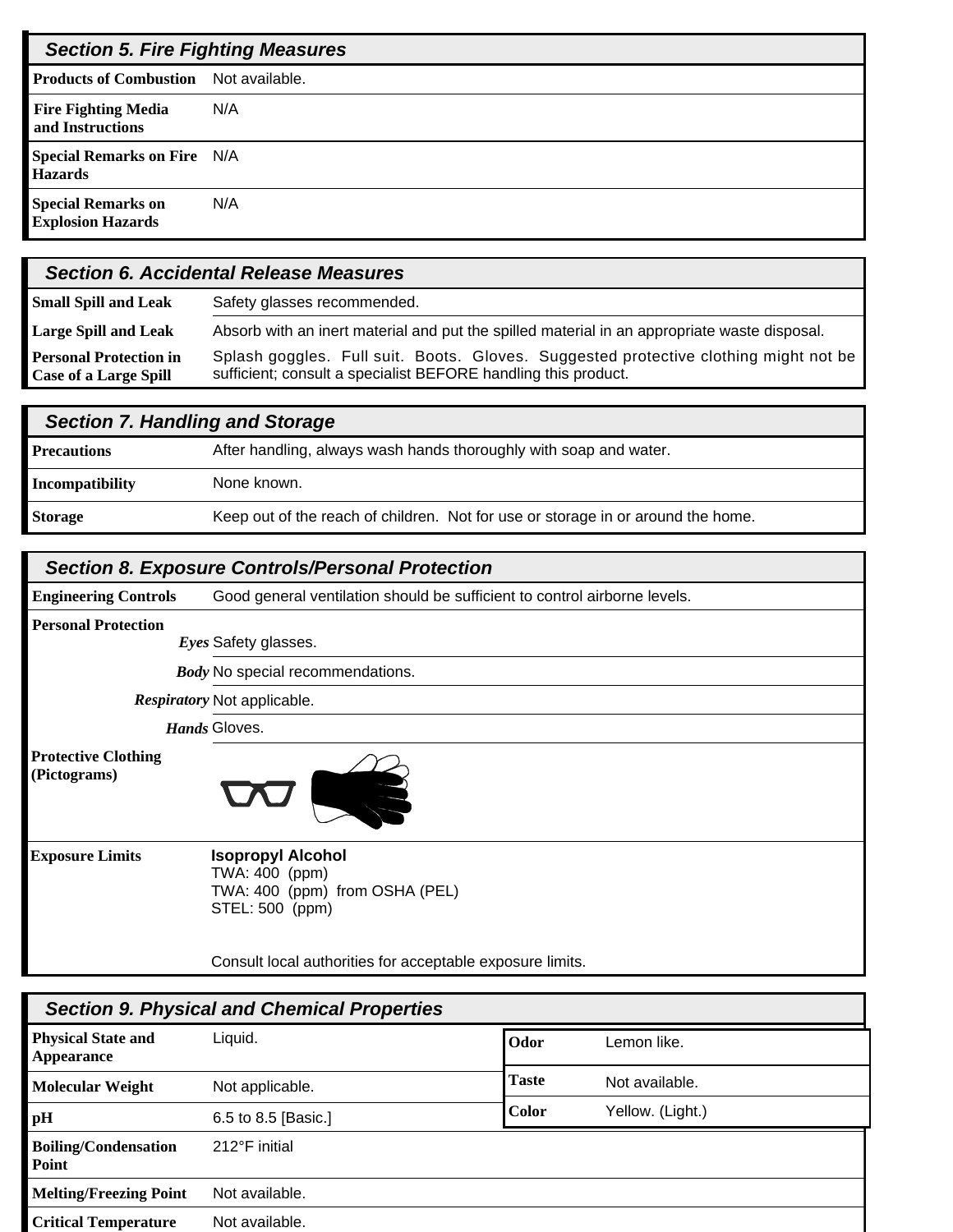| <b>Instability Temperature</b>                                                 | Not available.                                                                                                                       |
|--------------------------------------------------------------------------------|--------------------------------------------------------------------------------------------------------------------------------------|
| <b>Specific Gravity</b>                                                        | 1 (Water = $1$ )                                                                                                                     |
| <b>Vapor Pressure</b>                                                          | 20mm Hg @ 68°F                                                                                                                       |
| <b>Vapor Density</b>                                                           | $>1$ (Air = 1)                                                                                                                       |
| <b>Volatility</b>                                                              | 90                                                                                                                                   |
| <b>VOC</b>                                                                     | Not available.                                                                                                                       |
| <b>Evaporation Rate</b>                                                        | $<$ 1                                                                                                                                |
|                                                                                |                                                                                                                                      |
|                                                                                |                                                                                                                                      |
|                                                                                |                                                                                                                                      |
| <b>Dispersion Properties</b>                                                   | See solubility in water.                                                                                                             |
| <b>Solubility</b>                                                              | Easily soluble in cold water.                                                                                                        |
| The Product is:                                                                | May be combustible at high temperature.                                                                                              |
| <b>Auto-ignition</b><br><b>Temperature</b>                                     | Not available.                                                                                                                       |
| <b>Flash Points</b>                                                            | Not available.                                                                                                                       |
| <b>Flammable Limits</b>                                                        | Not available.                                                                                                                       |
| <b>Fire Hazards in Presence</b><br>of Various Substances                       | No specific information is available in our database regarding the flammability of this product<br>in presence of various materials. |
| <b>Explosion Hazards in</b><br><b>Presence of Various</b><br><b>Substances</b> | Not applicable                                                                                                                       |

| <b>Section 10. Stability and Reactivity Data</b>                  |                        |
|-------------------------------------------------------------------|------------------------|
| <b>Stability</b>                                                  | The product is stable. |
| Incompatibility with<br><b>Various Substances</b>                 | None known.            |
| <b>Hazardous Decomposition</b> Will not occur.<br><b>Products</b> |                        |

|                                                                         | <b>Section 11. Toxicological Information</b>                                                                                               |
|-------------------------------------------------------------------------|--------------------------------------------------------------------------------------------------------------------------------------------|
| <b>Routes of Entry</b>                                                  | Not available.                                                                                                                             |
| <b>Toxicity to Animals</b>                                              | Acute oral toxicity (LD50): 4610 mg/kg [Rat]. (Nonionic Surfactant).                                                                       |
| <b>Acute Effects on Humans</b>                                          |                                                                                                                                            |
|                                                                         | Eyes Eye irritant. May cause redness and swelling of the conjunctiva.                                                                      |
|                                                                         | Skin Defatting to skin on repeated contact.                                                                                                |
|                                                                         | <i>Inhalation</i> Slightly irritating to the respiratory system.                                                                           |
|                                                                         | Ingestion May be irritating to the gastrointestinal system. Vomiting and diarrhea expected with large<br>doses.                            |
| <b>Chronic Effects on</b><br><b>Humans</b>                              | Over-exposure by inhalation may cause respiratory irritation. Repeated skin exposure can<br>produce local skin destruction, or dermatitis. |
| <b>Special Remarks on</b><br><b>Toxicity to Animals</b>                 | No additional remark.                                                                                                                      |
| <b>Special Remarks on</b><br><b>Chronic Effects on</b><br><b>Humans</b> | No additional remark.                                                                                                                      |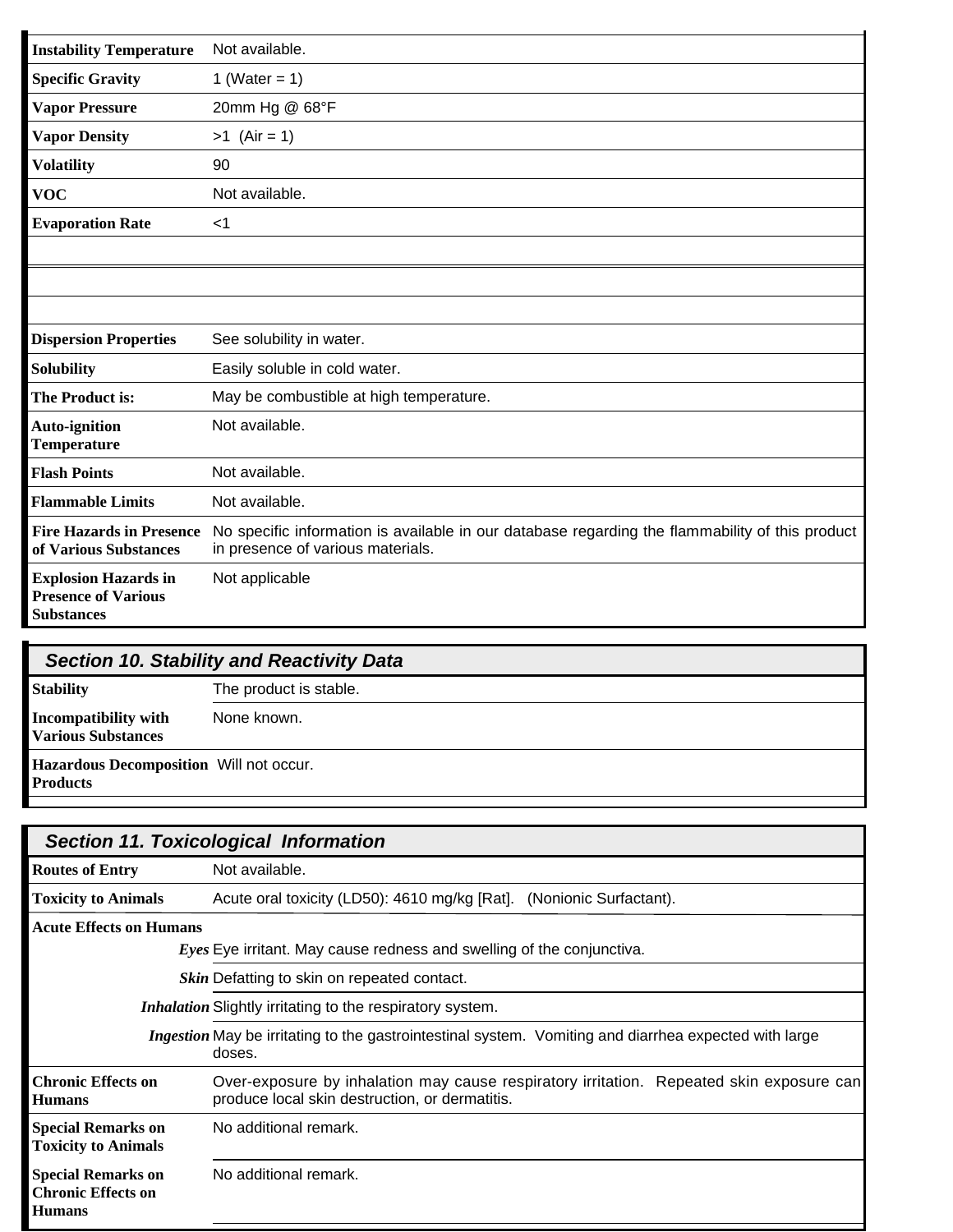|                                                                              | <b>Section 12. Ecological Information</b>                                                                                |
|------------------------------------------------------------------------------|--------------------------------------------------------------------------------------------------------------------------|
| <b>Ecotoxicity</b>                                                           | Not available.                                                                                                           |
| <b>BOD5</b> and COD                                                          | Not available.                                                                                                           |
| <b>Products of</b><br><b>Biodegradation</b>                                  | Possibly hazardous short term degradation products are not likely. However, long term<br>degradation products may arise. |
| Toxicity of the Products of Not available.<br><b>Biodegradation</b>          |                                                                                                                          |
| <b>Special Remarks on the</b><br><b>Products of</b><br><b>Biodegradation</b> | No additional remark.                                                                                                    |

| <b>Section 13. Disposal Considerations</b> |                                                                                                             |  |  |
|--------------------------------------------|-------------------------------------------------------------------------------------------------------------|--|--|
| <b>Waste Information</b>                   | Waste must be disposed of in accordance with federal, state and local environmental control<br>regulations. |  |  |
| <b>Waste Stream</b>                        | Not available.                                                                                              |  |  |

**8**

# *Section 14. Transport Information*

#### **DOT (U.S.A) (Pictograms)**



| <b>TDG Classification</b> | TDG Class 8: Corrosive liquid. |
|---------------------------|--------------------------------|
|                           |                                |

## PIN UN, Proper Shipping 1760 Corrosive liquid n.o.s. PG III **Name, PG**

**Maritime Transportation** Not available.

Not applicable. **Special Provisions for Transport**

| <b>Section 15. Other Regulatory Information and Pictograms</b> |                                       |                                                                                                                                                                                                                                                                                                                                                                                                                                                                                                                                |  |  |  |  |
|----------------------------------------------------------------|---------------------------------------|--------------------------------------------------------------------------------------------------------------------------------------------------------------------------------------------------------------------------------------------------------------------------------------------------------------------------------------------------------------------------------------------------------------------------------------------------------------------------------------------------------------------------------|--|--|--|--|
| <b>WHMIS</b> (Classification)                                  | Not controlled under WHMIS (Canada).  |                                                                                                                                                                                                                                                                                                                                                                                                                                                                                                                                |  |  |  |  |
| <b>Regulatory Lists</b>                                        | No products were found.               |                                                                                                                                                                                                                                                                                                                                                                                                                                                                                                                                |  |  |  |  |
| <b>Other Regulations</b>                                       | Not available. or of its ingredients  |                                                                                                                                                                                                                                                                                                                                                                                                                                                                                                                                |  |  |  |  |
| <b>Other Classifications</b>                                   | $HCS$ (U.S.A.)                        | HCS Class: Corrosive liquid.<br>California prop. 65: This product contains the following ingredients for<br>which the State of California has found to cause reproductive harm<br>(female) which would require a warning under the statute: Ethylene Oxide <<br>1 ppm<br>California prop. 65: This product contains the following ingredients for<br>which the State of California has found to cause cancer which would<br>require a warning under the statute: Ethylene Oxide $<$ 1 ppm<br>Massachusetts RTK: Ethylene Oxide |  |  |  |  |
|                                                                | <b>USA Regulatory</b><br><b>Lists</b> |                                                                                                                                                                                                                                                                                                                                                                                                                                                                                                                                |  |  |  |  |